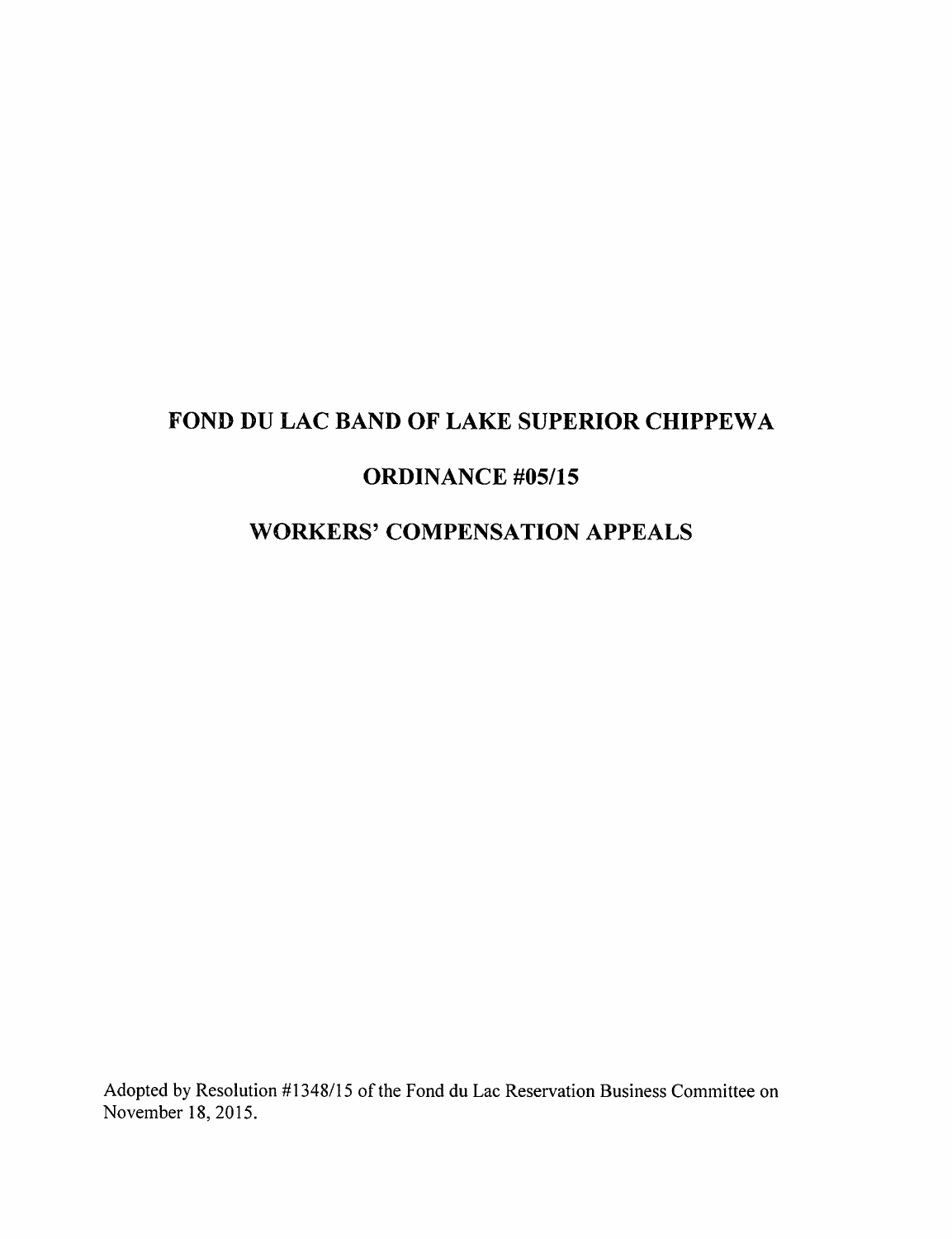# TABLE OF CONTENTS

| CHAPTER 3 | EFFECTIVE DATE, AMENDMENTS, SEVERABILITY 4 |  |
|-----------|--------------------------------------------|--|
|           |                                            |  |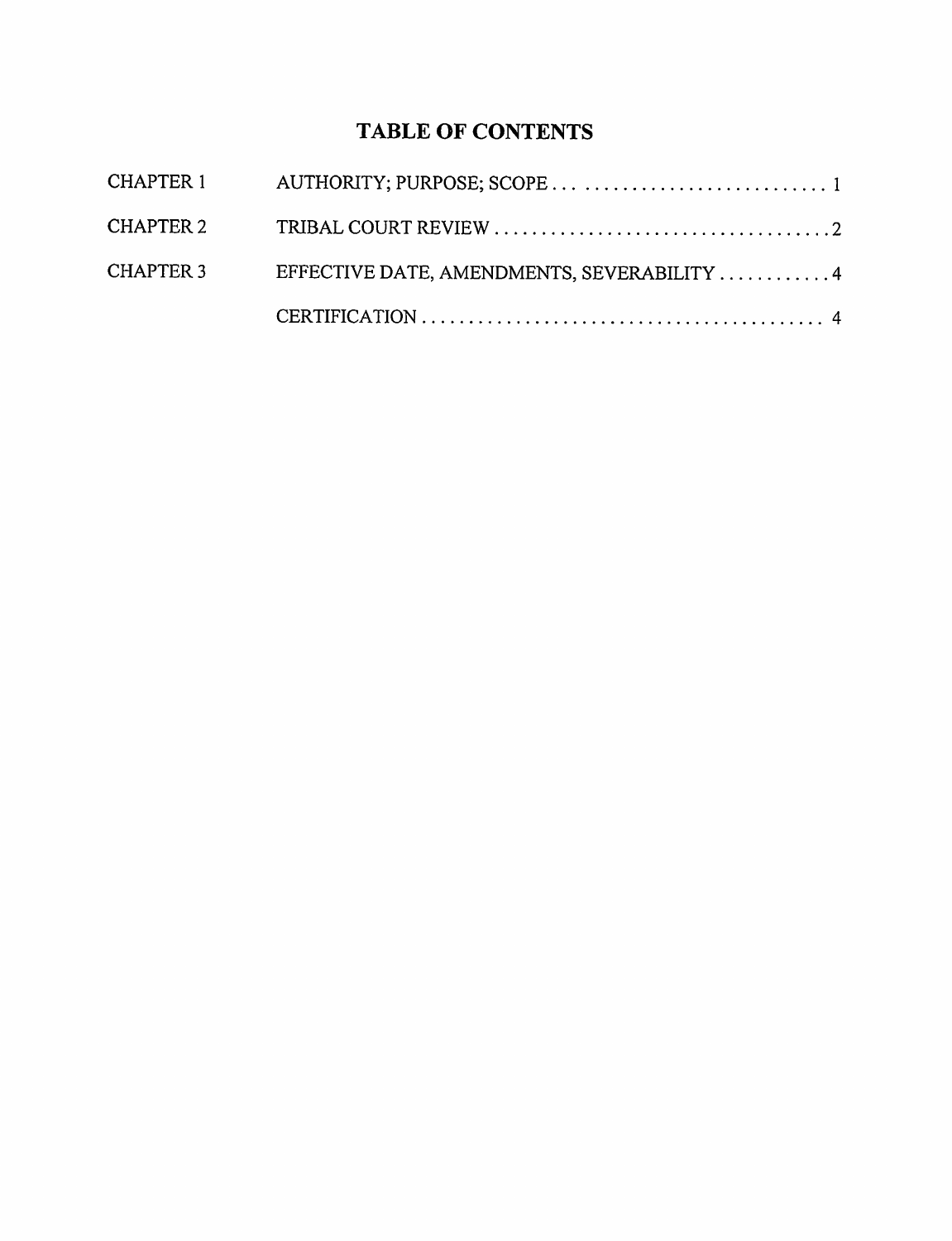# FOND DU LAC BAND OF LAKE SUPERIOR CHIPPEWA

### ORDINANCE #05/15

### WORKERS' COMPENSATION APPEALS

# CHAPTER <sup>1</sup> AUTHORITY; PURPOSE; SCOPE

### Section 101 **Authority**

This Ordinance is enacted by the Fond du Lac Reservation Business Committee pursuant to the inherent sovereign authority of the Fond du Lac Band of Lake Superior Chippewa, as reserved under the Treaty of LaPointe, 10 Stat. 1109, and as recognized under Section 16 of the Indian Reorganization Act, 25 U.S.C. § 476; under Article VI of the Revised Constitution of the Minnesota Chippewa Tribe; under Section 302 of the Minnesota Chippewa Tribe Revised Land Ordinance #2; and under the common law of the United States.

### Section 102 Purpose

The purpose of this Ordinance is to provide additional due process and an opportunity to appeal for employees protected by the Band's workers' compensation policy.

#### Section 103 Scope

This Ordinance only applies to appeals involving workers's compensation plans that provide for appeals to the Tribal Court of the Fond du Lac Band of Lake Superior Chippewa.

#### Section 105 Reservation of Rights

The Reservation Business Committee reserves the right to amend or repeal all or any part of this Ordinance at any time. There shall be no vested private right of any kind created by this Ordinance. All the rights, privileges, or immunities conferred by this Ordinance or by acts done pursuant thereto shall exist subject to the powers of the Fond du Lac Band. Nothing in this Ordinance shall be construed to constitute a waiver of the sovereign immunity of the Fond du Lac Band or a consent to jurisdiction by any government or forum not expressly authorized to exercise jurisdiction under this Ordinance.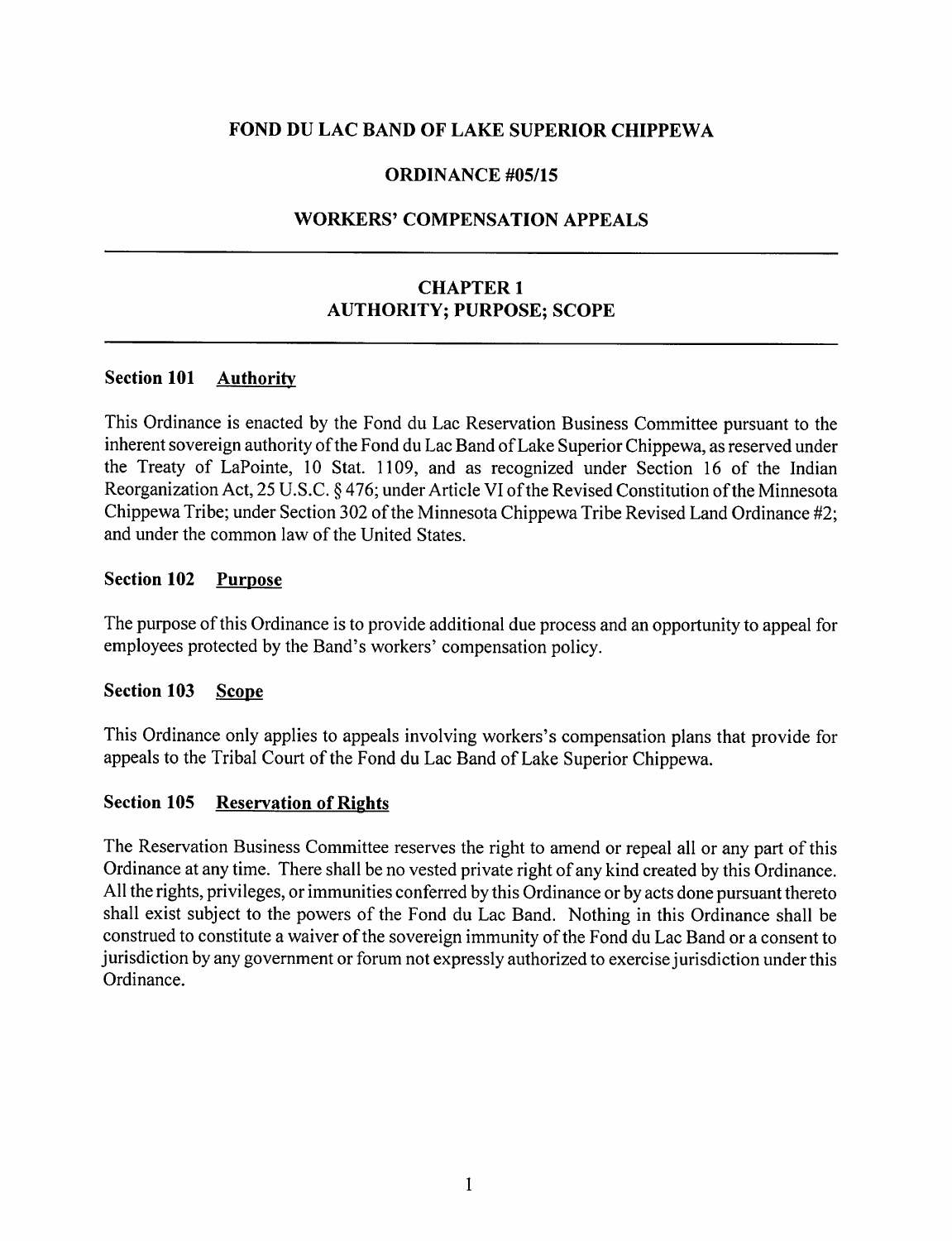# CHAPTER 2 TRIBAL COURT APPEALS

## Section 201 Tribal Court Appeals

- (a) Eight to an Appeal. A decision by a hearing examiner concerning legal issues, whether the result of an evidentiary hearing or no hearing, may be appealed by either party to the Tribal Court of the Fond du Lac Band of Lake Superior Chippewa.
- (b) Filing an Appeal. A Notice of Appeal must be filed with the Tribal Court in writing within 30 business days of the date of the decision. The Notice of Appeal shall specify the order appealed from and the basis for the appeal. A copy of the order appealed from shall be attached to the Notice of Appeal. Prior to filing an appeal with the Tribal Court, the appealing party shall serve copy of the Notice of Appeal and the order appealed from on all other parties. Proof of such service shall be filed with the Tribal Court together with the Notice of Appeal. There shall be a \$25 filing fee for the Notice of Appeal.
- (c) Production of the Record. Within thirty  $(30)$  business days following the date a Notice of Appeal is filed, the Band shall transmit to the Tribal Court the entire underlying record before the hearing examiner relating to the decision being appealed. A copy of the record provided to the Tribal Court shall be transmitted by the Band to each party to the appeal. Within five (5) business days of receipt of the record submitted to the Tribal Court, a party may file a written request with the Court identifying additional documents or information which the party believes should be included in the record. If it is shown to the satisfaction of the Tribal Court that the additional documents or information cited by the party were part ofthe underlying record, the Tribal Court shall order that such documents or information be included in the record to be considered by the Tribal Court.
- (d) Briefing Schedule. After receiving a Notice of Appeal, the Tribal Court shall issue a briefing schedule setting forth the deadlines for filing briefs and the oral argument date, if any. In order to set the brief schedule, the Tribal Court may schedule a conference to deal with matters such as:
	- i. Supplementation or shortening of the record;
	- ii. Clarification of the specific issues presented on appeal;
	- iii. Scheduling of briefs or other written argument;
	- iv. Setting the date and time for oral argument;
	- V. Such other deadlines and other matters as may expedite the orderly and prompt resolution of the issues presented by the appeal.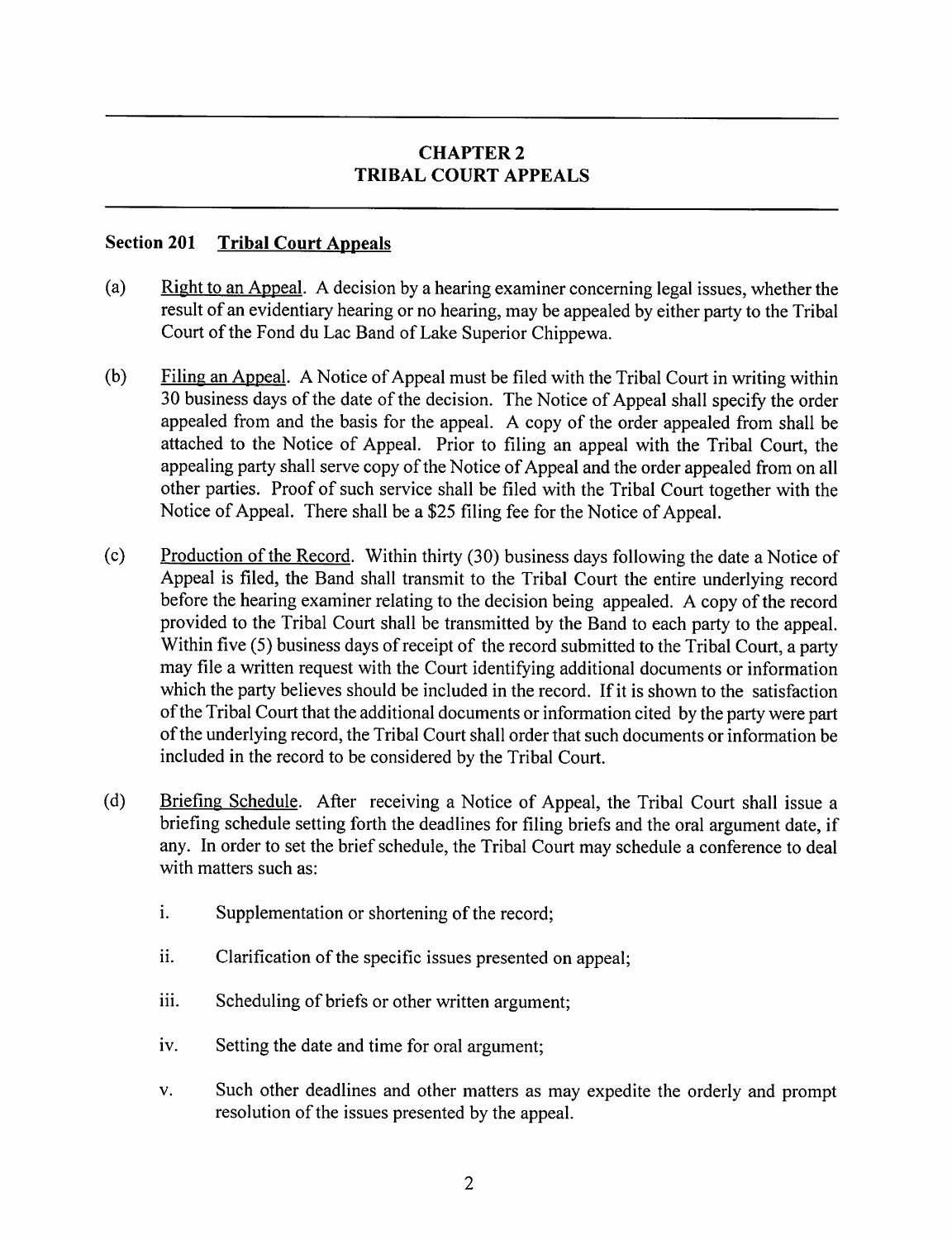- (e) Scope of Review. The Tribal Court's reviewwill be based upon the record established by the Hearing Examiner. The Tribal Court may not hold an evidentiary hearing or make new factual determinations. In determining whether the hearing examiner made an error of law or an arbitrary and capricious application of the law, the Tribal Court may be guided by State of Minnesota workers' compensation caselaw.
- $(f)$  Decision. After reviewing the briefs and conducting a hearing, if any, the Tribal Court shall issue a decision. The Tribal Court may decide as follows:
	- $(i)$  If the Tribal Court determines that the factual record is inadequate, the Court may remand the matter to the hearing examiner for additional factual determinations.
	- (ii) If the Tribal Court determines that the hearing examiner's decision was based on an error of law, the Tribal Court may reverse the hearing examiner's decision, modify the hearing examiner's decision, or reverse and remand for further proceedings.
	- (iii) If the Tribal Court determines that the hearing examiner's decision was based on an arbitrary and capricious application of the law to the facts, the Tribal Court may reverse the hearing examiner's decision, modify the hearing examiner's decision, or reverse and remand for further proceedings.
	- (iv) If the factual record is adequate, the hearing examiner's decision was not based on an error oflaw, and the hearing examiner's decision was not arbitrary and capricious, the Tribal Court shall affirm the hearing examiner's decision.
- (g)  $\overline{N}$  No Further Appeals. The decision of the Tribal Court judge shall be final and not subject to further appeal.